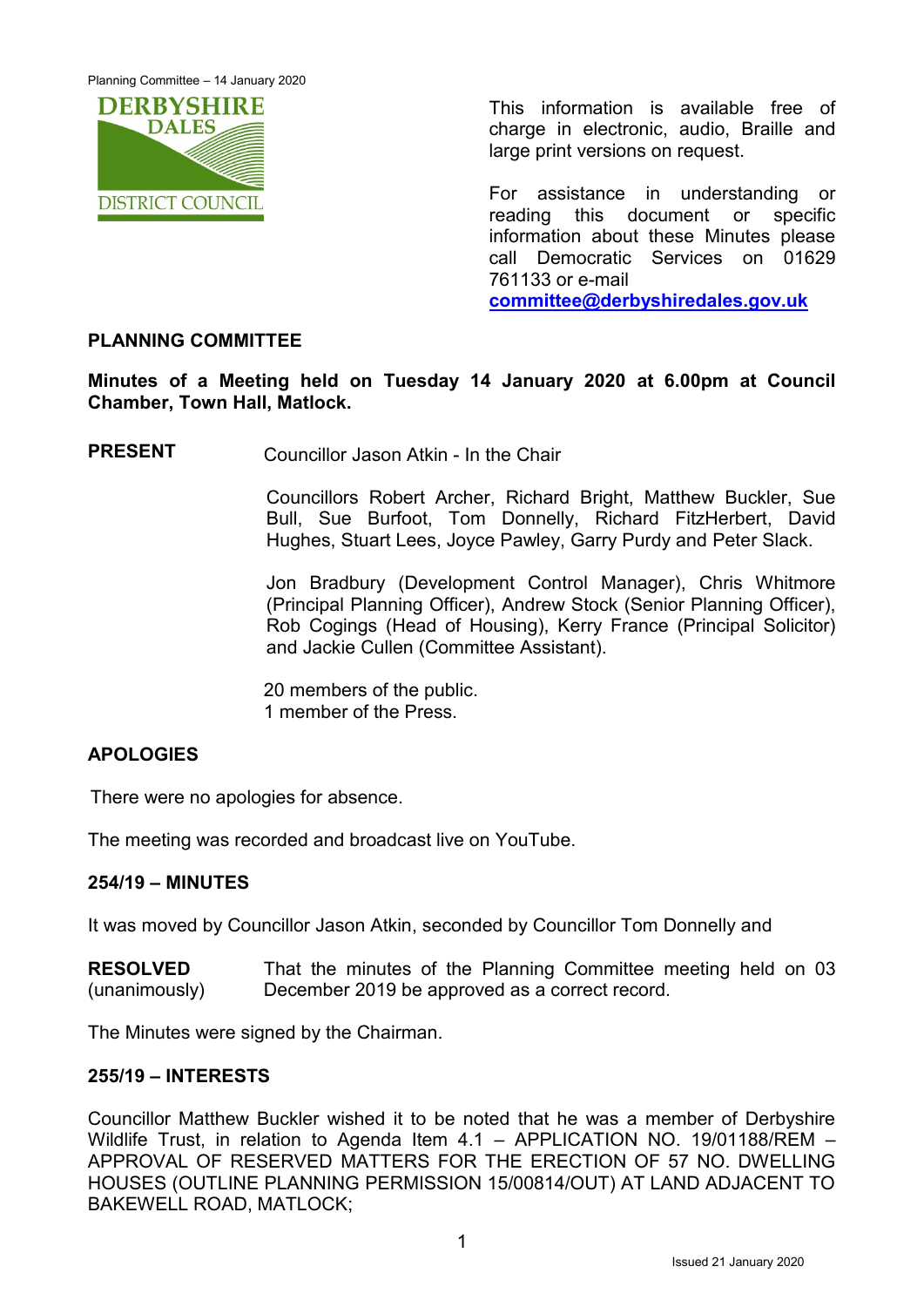Councillor Jason Atkin declared a pecuniary and personal interest in Agenda Item 4.2 - APPLICATION NO. 19/01233/FUL – ERECTION OF DWELLING HOUSE AT LAND SOUTH EAST OF STRATHALLAN CLOSE, DARLEY DALE as the property situated next to the proposed development was owned by his employer.

### **256/19 – APPLICATION NO. 19/01188/REM – APPROVAL OF RESERVED MATTERS FOR THE ERECTION OF 57 NO. DWELLING HOUSES (OUTLINE PLANNING PERMISSION 15/00814/OUT) AT LAND ADJACENT TO BAKEWELL ROAD, MATLOCK**

The Committee visited the site prior to the meeting at the request of the Ward Member.

The Chairman circulated drone photographs of the site provided by the first public speaker.

Correspondence received after publication of the agenda was distributed at the meeting. This comprised notification that amended drawings had been submitted after publication of the report, and the Local Highway Authority's response to these. In light of this response, Condition 1 would need to be updated as follows:

1. This consent relates solely to the application as amended by the revised plans numbered 1200 Rev M received on the 13<sup>th</sup> January 2020, 9010 P05, 9300 P04, 9301 P04, 9600 P04, 9700 P04, 9701 P05 for plots 14 and 42, 9700 P04, 9900 P05 together with the Site Location Plan no. 1020-001A and Topographical Survey 1384 Rev 0 and 9500 P06, 9501 P06 and 9000 P02 received on the 20<sup>th</sup> December 2019.

The Highways Authority had also requested Swept Path Analysis Plans indicating that a refuse vehicle could manoeuvre within the site; these had now been provided. However, within the site there was some overhang / overrunning of the highway boundary in the square area opposite plots 20 and 21 in the centre of the site, for which a condition requiring a revised layout was recommended. Additional conditions were also recommended in respect of revised details for the square, disposal of highways surface water, the access visibility splays, parking and manoeuvring and construction of estate road.

In accordance with the procedure for public participation Cllrs Steve Chrystal and Julie Daly (Darley Dale Town Council) spoke against the application and Mr Jonathan Jenkin (Agent) spoke in favour of the application.

It was moved by Councillor Garry Purdy, seconded by Councillor Tom Donnelly and

- **RESOLVED** That authority be delegated to the Development Control Manager to grant approval at such time that the Variation of Condition 19/01140/COND decision is issued, and subject to the conditions set out in the report, including Condition 1 as amended below, as well as the additional conditions recommended by the Local Highway Authority, to be determined by the Development Control Manager.
	- 1. This consent relates solely to the application as amended by the revised plans numbered 1200 Rev M received on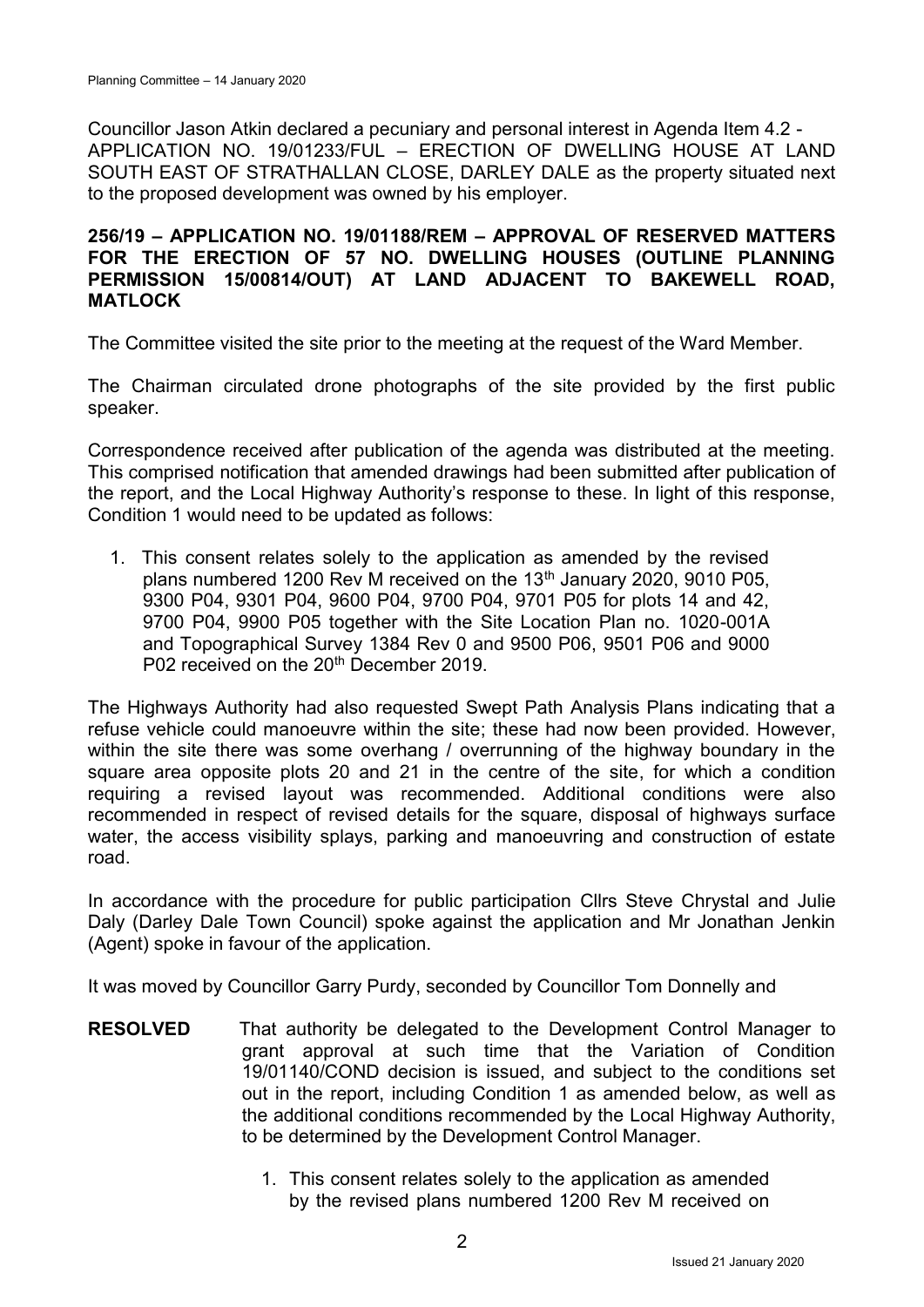|                |   | the 13 <sup>th</sup> January 2020, 9010 P05, 9300 P04, 9301 P04, |
|----------------|---|------------------------------------------------------------------|
|                |   | 9600 P04, 9700 P04, 9701 P05 for plots 14 and 42, 9700           |
|                |   | P04, 9900 P05 together with the Site Location Plan no.           |
|                |   | 1020-001A and Topographical Survey 1384 Rev 0 and                |
|                |   | 9500 P06, 9501 P06 and 9000 P02 received on the 20 <sup>th</sup> |
| Voting:        |   | December 2019.                                                   |
| For            | 9 |                                                                  |
| <b>Against</b> |   |                                                                  |

 $\Omega$ . The Chairman declared the motion carried.

**Abstentions**

### **257/19 - APPLICATION NO. 19/01233/FUL – ERECTION OF DWELLING HOUSE AT LAND SOUTH EAST OF STRATHALLAN CLOSE, DARLEY DALE**

Councillor Richard Bright took the Chair for this item.

The Committee visited the site prior to the meeting to allow Members to assess the impact of the proposed dwelling house on the character and appearance of the area given its design.

Correspondence received after publication of the agenda was distributed at the meeting. This comprised a summary of a letter received from a local resident and further comments from the Local Highway Authority, including recommendation of an additional condition, as follows:

Condition 15: The premises, the subject of the application, shall not be occupied until space has been provided within the application site in accordance with the revised application drawings for the parking and manoeuvring of residents and service and delivery vehicles, laid out, surfaced and maintained throughout the life of the development free from any impediment to its designated use.

In accordance with the procedure for public participation Cllr Julie Daly (Darley Dale Town Council) spoke against the application and Dr Gerardine Bryant (Applicant) spoke in favour of the application.

It was moved by Councillor Peter Slack, seconded by Councillor David Hughes and

- **RESOLVED** (unanimously) That planning permission be granted subject to the conditions set out in the report and the additional condition recommended by the Local Highway Authority, as follows:
	- Condition 15: The premises, the subject of the application, shall not be occupied until space has been provided within the application site in accordance with the revised application drawings for the parking and manoeuvring of residents and service and delivery vehicles, laid out, surfaced and maintained throughout the life of the development free from any impediment to its designated use.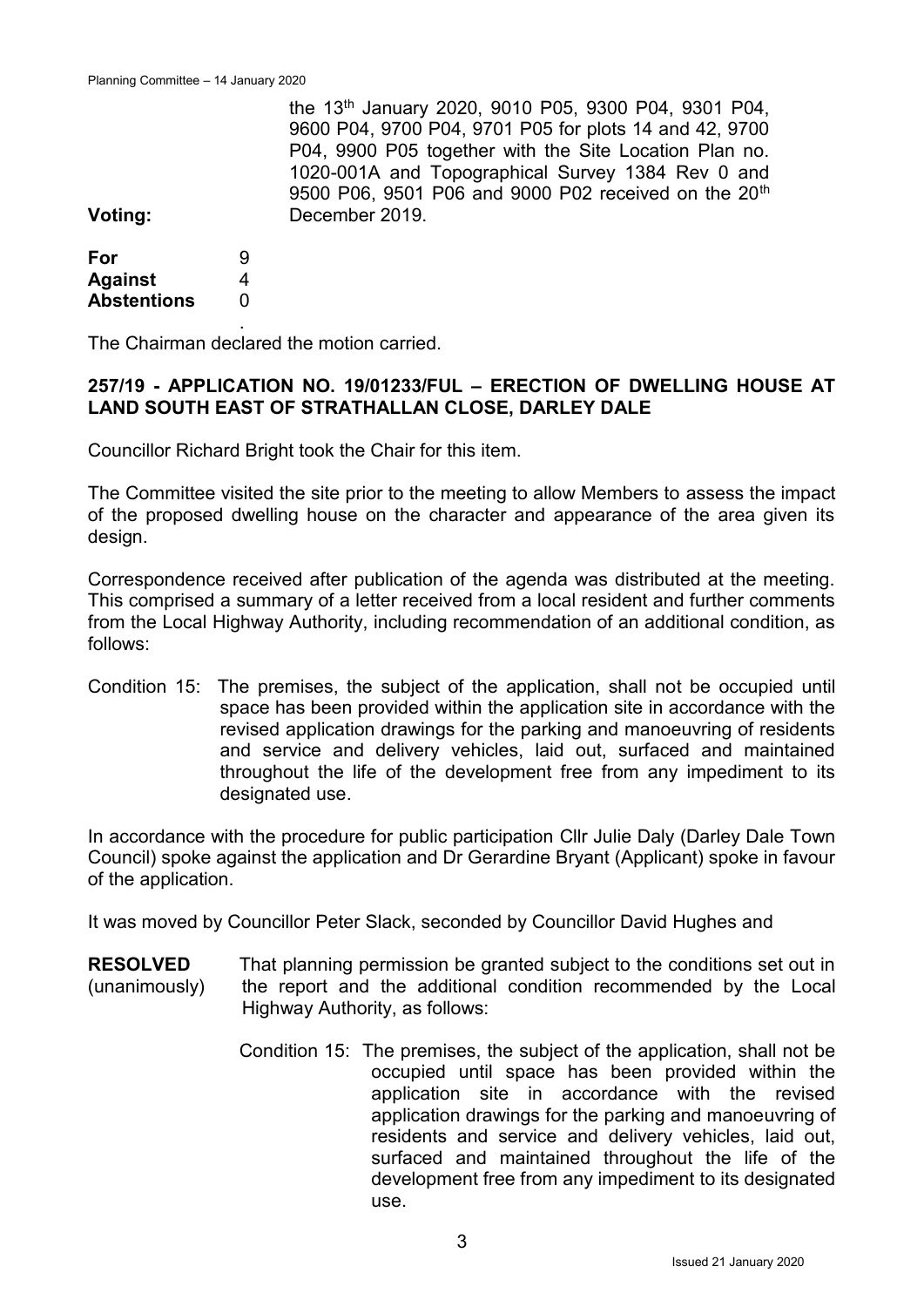## **258/19 - APPLICATION NO. 19/01005/FUL – CHANGE OF USE OF LAND TO USE FOR THE STATIONING OF CARAVANS FOR THE PURPOSES OF HUMAN HABITATION, WITH ASSOCIATED ENGINEERING WORKS (4 NO. PITCHES ACCOMMODATING A TOTAL OF 5 NO. MOBILE HOMES, 8 NO. TOURING CARAVANS AND 4 NO. AMENITY BUILDINGS) AT LAND EAST OF GROVE LANE, SOMERSALL HERBERT**

The Committee visited the site prior to the meeting to allow Members to appreciate the proposal in the context of its surroundings.

It was moved by Councillor Garry Purdy, seconded by Councillor Stuart Lees and

**RESOLVED** (unanimously) That planning permission be refused for the reasons set out in the report.

## **259/19 - APPLICATION NO. 19/00685/FUL – PROPOSED EQUESTRIAN EVENTS COURSE AND SCHOOLING FIELD WITH ASSOCIATED ALTERATIONS TO EXISTING ACCESS AND CREATION OF PARKING AREA AT HOUGH PARK FARM, BRUNSWOOD LANE, HULLAND WARD**

Correspondence received after publication of the agenda was distributed at the meeting. This comprised a summary of a letter received from a local resident.

It was moved by Councillor Tom Donnelly, seconded by Councillor David Hughes

**RESOLVED** (unanimously) That planning permission be granted subject to the conditions in the report.

### **260/19 - APPLICATION NO. 19/01279/FUL – RETENTION OF PART SINGLE-STOREY, PART TWO-STOREY BUILDING AS CONVERTED FOR USE AS A DWELLING HOUSE, INCLUDING RETENTION OF FLUE SERVING WOOD BURNING STOVE (RE-SUBMISSION) AT BRACKENDALE, ASHBOURNE ROAD, BRASSINGTON**

Correspondence received after publication of the agenda was distributed at the meeting. This comprised a supporting statement from the Applicant through their Agent, together with an email from Brassington Parish Council giving its approval to the current submission.

In accordance with the procedure for public participation Mr George Spiteri (local resident) Mr Jonathan Jenkins (Agent) spoke in favour of the application.

It was moved by Councillor Garry Purdy, seconded by Councillor Richard FitzHerbert and

**RESOLVED** (unanimously) That planning permission be granted subject to the condition set out in the report.

## **261/19 - INFORMATION ON ACTIVE AND CLOSED ENFORCEMENT INVESTIGATIONS**

It was moved by Councillor Jason Atkin, seconded by Councillor Tom Donnelly and